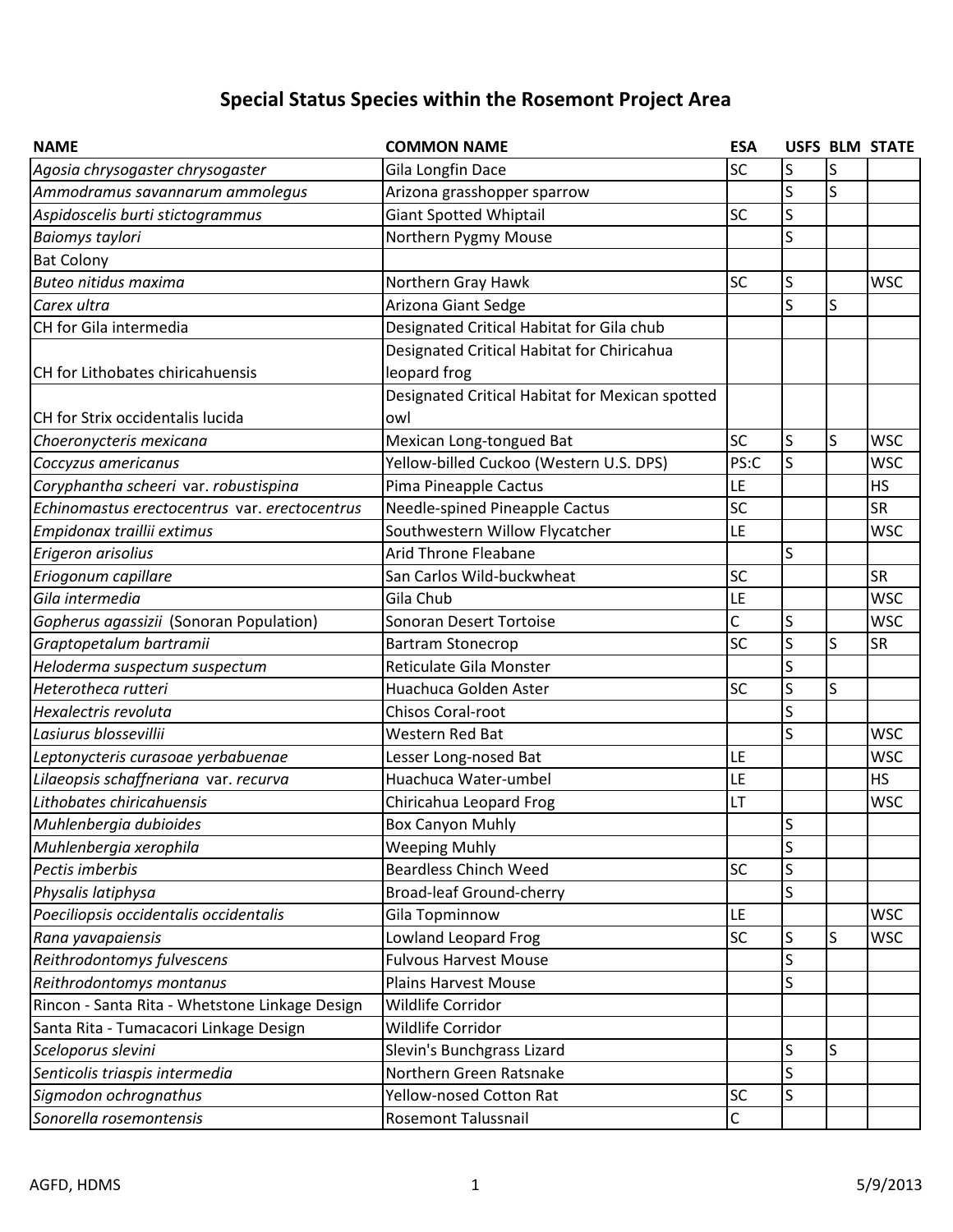| <b>NAME</b>               | <b>COMMON NAME</b>                   | ESA |  | USFS BLM STATE |
|---------------------------|--------------------------------------|-----|--|----------------|
| Thamnophis eques megalops | <b>INorthern Mexican Gartersnake</b> |     |  | <b>WSC</b>     |
| Tragia laciniata          | ISonoran Noseburn                    |     |  |                |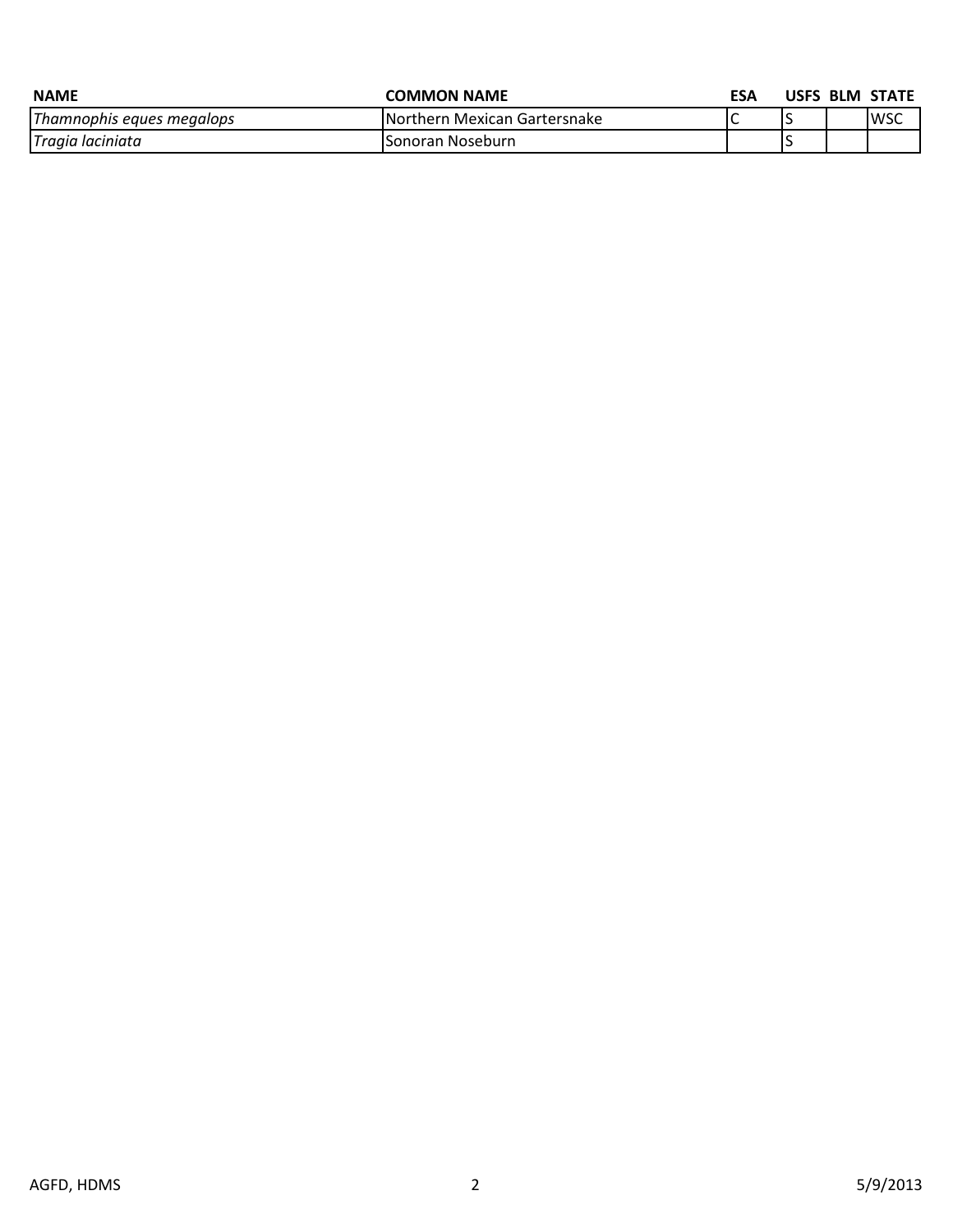| <b>COMMON NAME</b>                           | ESA  | <b>USFS</b> |
|----------------------------------------------|------|-------------|
| Gila Longfin Dace                            | SC   | S           |
| Gila Longfin Dace                            | SC   | S           |
| Gila Longfin Dace                            | SC   | S           |
| Gila Longfin Dace                            | SC   | S           |
| Gila Longfin Dace                            | SC   | S           |
| Gila Longfin Dace                            | SC   | S           |
| Gila Longfin Dace                            | SC   | S           |
| Gila Longfin Dace                            | SC   | S           |
| Gila Longfin Dace                            | SC   | Ś           |
| Gila Longfin Dace                            | SC   | S           |
| Gila Longfin Dace                            | SC   | S           |
| Arizona grasshopper sparrow                  |      | S           |
| <b>Giant Spotted Whiptail</b>                | SC   | S           |
| <b>Giant Spotted Whiptail</b>                | SC   | S           |
| <b>Giant Spotted Whiptail</b>                | SC   | S           |
| <b>Giant Spotted Whiptail</b>                | SC   | S           |
| <b>Giant Spotted Whiptail</b>                | SC   | S           |
| <b>Giant Spotted Whiptail</b>                | SC   | S           |
| Northern Pygmy Mouse                         |      | S           |
| Northern Pygmy Mouse                         |      | S           |
|                                              |      |             |
|                                              |      |             |
|                                              |      |             |
| Northern Gray Hawk                           | SC   | S           |
| Northern Gray Hawk                           | SC   | S           |
| Northern Gray Hawk                           | SC   | S           |
| Northern Gray Hawk                           | SC   | S           |
| Northern Gray Hawk                           | SC   | S           |
| Arizona Giant Sedge                          |      | S           |
| Arizona Giant Sedge                          |      | S           |
| Mexican Long-tongued Bat                     | SC   | S           |
| Mexican Long-tongued Bat                     | SC   | S           |
| Mexican Long-tongued Bat                     | SC   | S           |
| Mexican Long-tongued Bat                     | SC   | S           |
| Mexican Long-tongued Bat                     | SC   | S           |
| Mexican Long-tongued Bat                     | SC   | S           |
| Mexican Long-tongued Bat                     | SC   | S           |
| Mexican Long-tongued Bat                     | SC   | S           |
| Mexican Long-tongued Bat                     | SC   | S           |
| Mexican Long-tongued Bat                     | SC   | S           |
| Mexican Long-tongued Bat                     | SC   | S           |
| Mexican Long-tongued Bat                     | SC   | S           |
| Yellow-billed Cuckoo (Western U.S. DPS)      | PS:C | S           |
| Yellow-billed Cuckoo (Western U.S. DPS)      | PS:C | S           |
| Yellow-billed Cuckoo (Western U.S. DPS)      | PS:C | S           |
| Yellow-billed Cuckoo (Western U.S. DPS)      | PS:C | S           |
| Yellow-billed Cuckoo (Western U.S. DPS)      | PS:C | S           |
| Pima Pineapple Cactus                        | LE   |             |
| Pima Pineapple Cactus                        | LE   |             |
| Pima Pineapple Cactus                        | LE   |             |
| Pima Pineapple Cactus                        | LE   |             |
| Pima Pineapple Cactus                        | LE   |             |
| Needle-spined Pineapple Cactus               | SC   |             |
| Needle-spined Pineapple Cactus               | SC   |             |
| Needle-spined Pineapple Cactus               | SC   |             |
| Southwestern Willow Flycatcher               | LE   |             |
| Arid Throne Fleabane<br>Arid Throne Fleabane |      | S<br>S      |
| Arid Throne Fleabane                         |      | S           |
|                                              |      |             |

| EO ID                    | <b>NAME</b>                                                | <b>COMMON NAME</b>                           | ESA    | USFS BLM          |              |            | STATE LOCALITY                                              | <b>LASTOBS</b>           | <b>EOTYPE</b>                | QUAD     | TOWNRANGE            |
|--------------------------|------------------------------------------------------------|----------------------------------------------|--------|-------------------|--------------|------------|-------------------------------------------------------------|--------------------------|------------------------------|----------|----------------------|
|                          | 496.000000 Agosia chrysogaster chrysogaster                | Gila Longfin Dace                            | SC     | S.                | S.           |            | Cienega Creek: Between Cedar Canyon and Empire Gulch        | 2003-01-20               | Observation                  | 31110-G5 | 190S170E             |
|                          | 14660.000000 Agosia chrysogaster chrysogaster              | Gila Longfin Dace                            | SC     | S                 | $\mathsf{S}$ |            | Empire Mountains: Cienega Creek: North of I-10.             | 1991-04-04               | Observation/Collection       | 31110-H5 | 160S170E             |
|                          | 11363.000000 Agosia chrysogaster chrysogaster              | Gila Longfin Dace                            | SC     | <sub>S</sub>      | S            |            | Cienega Creek                                               | 1985-07-31               | Collection                   | 31110-G5 | 180S170E             |
|                          | 9621.000000 Agosia chrysogaster chrysogaster               | Gila Longfin Dace                            | SC     | S                 | S            |            | Santa Rita Mountains: South of I-10: East of Rt 83          | 2000-01-16               | Observation                  | 31110-H6 | 170S170E             |
|                          | 3733.000000 Agosia chrysogaster chrysogaster               | Gila Longfin Dace                            | SC     | S                 | S            |            | Empire Mountains: Mescal Arroyo                             | 2002-04-22               | Observation                  | 31110-H5 | 160S170E             |
|                          | 11197.000000 Agosia chrysogaster chrysogaster              | Gila Longfin Dace                            | SC     | S                 | S            |            | Cienega Creek: Upstream Sanford Cyn to Upstream The Narrows | 2007-10-23               | Observation/Collection       | 31110-G5 | 180S170E             |
|                          | 16113.000000 Agosia chrysogaster chrysogaster              | Gila Longfin Dace                            | SC     | S                 | S            |            | Cienega Creek                                               | 2002-04-03               | Observation                  | 32110-A5 | 160S170E             |
|                          | 7324.000000 Agosia chrysogaster chrysogaster               | Gila Longfin Dace                            | SC     | S                 | S            |            | Cienega Creek (Turns Into Pantano Wash).                    | 2004-06-23               | Observation/Collection       | 32110-A6 | 160S160E             |
|                          | 3469.000000 Agosia chrysogaster chrysogaster               | Gila Longfin Dace                            | SC     | <sub>S</sub>      | S            |            | Santa Rita Mountains: Empire Gulch                          | 2007-10-27               | Observation                  | 31110-G6 | 190S170E             |
|                          | 18157.000000 Agosia chrysogaster chrysogaster              | Gila Longfin Dace                            | SC     | S                 | S            |            | Cienega Creek: Mattie Canyon                                | 2007-11-10               | Observation                  | 31110-G5 | 180S170E             |
|                          | 3329.000000 Agosia chrysogaster chrysogaster               | Gila Longfin Dace                            | SC     | S                 | S            |            | Cienega Creek: Davidson Canyon Confluence.                  | 2006-06-01               | Observation/Collection       | 32110-A6 | 160S160E             |
|                          | 9900.000000 Ammodramus savannarum ammolegus                | Arizona grasshopper sparrow                  |        | S                 | $\mathsf{s}$ |            | Santa Rita Mountains: Fish Canyon.                          | 1969-08-19               | Collection                   | 31110-F6 | 190S160E             |
|                          | 15703.000000 Aspidoscelis burti stictogrammus              | <b>Giant Spotted Whiptail</b>                | SC     | S                 |              |            | Empire Mountains: Cienega Creek                             | NO DATE                  | Observation                  | 31110-H5 | 180S170E             |
|                          | 15705.000000 Aspidoscelis burti stictogrammus              | <b>Giant Spotted Whiptail</b>                | SC     | S                 |              |            | Empire Mountains: Davidson Canyon                           | NO DATE                  | Observation                  | 31110-H6 | 180S160E             |
|                          | 15755.000000 Aspidoscelis burti stictogrammus              | <b>Giant Spotted Whiptail</b>                | SC     | <sub>S</sub>      |              |            | Santa Rita Mountains: Wasp Canyon                           | 1976-08-03               | Collection                   | 31110-G6 | 180S160E             |
|                          | 15784.000000 Aspidoscelis burti stictogrammus              | <b>Giant Spotted Whiptail</b>                | SC     | S                 |              |            | Empire Mountains: Davidson Canyon                           | NO DATE                  | Observation                  | 31110-H6 | 170S170E             |
|                          | 18979.000000 Aspidoscelis burti stictogrammus              | <b>Giant Spotted Whiptail</b>                | SC     | S                 |              |            | <b>Empire Mountains: Empire Gulch</b>                       | 2008-04-27               | Observation                  | 31110-G6 | 190S170E             |
|                          | 16551.000000 Aspidoscelis burti stictogrammus              | <b>Giant Spotted Whiptail</b>                | SC     | S                 |              |            | Whetstone Mountains: Empire Gulch                           | 2003-06-14               | Observation                  | 31110-G5 | 190S170E             |
|                          | 4846.000000 Baiomys taylori                                | Northern Pygmy Mouse                         |        | S                 |              |            | North of Sonoita and Gardner Canyon.                        | 1972-09-19               |                              | 31110-F6 | 190S160E             |
|                          | 12495.000000 Baiomys taylori                               | Northern Pygmy Mouse                         |        | S                 |              |            | North of Sonoita.                                           | 1972-07-25               |                              | 31110-G6 | 180S160E             |
| 9385.000000 Bat Colony   |                                                            |                                              |        |                   |              |            | Santa Rita Mountains: Peach Knob.                           | 1995-06-15               |                              | 31110-G7 | 180S150E             |
| 14891.000000 Bat Colony  |                                                            |                                              |        |                   |              |            | Empire Mountains: N of Interstate 10: Cienega Creek         | 1996-11                  |                              | 31110-H5 | 160S170E             |
| 7267.000000 Bat Colony   |                                                            |                                              |        |                   |              |            | S Rincon Valley: Cienega Creek: W of Cross Hill             | 1996                     | Possible maternity colony    | 32110-A5 | 160S170E             |
|                          | 3512.000000 Buteo nitidus maxima                           | Northern Gray Hawk                           | SC     | $\mathsf{S}$      |              | <b>WSC</b> | Santa Rita Mountains: Empire Gulch.                         | 1989                     | Observation                  | 31110-G6 | 190S170E             |
|                          | 3902.000000 Buteo nitidus maxima                           | Northern Gray Hawk                           | SC     | S                 |              | <b>WSC</b> | Cienega Creek: North of I-10.                               | 1994                     | Observation                  | 31110-H5 | 160S170E             |
|                          | 13294.000000 Buteo nitidus maxima                          | Northern Gray Hawk                           | SC     | S                 |              | <b>WSC</b> | Rincon Mountains: Cross Hill: Vicinity of Cienega Creek.    | 1994                     | Observation                  | 32110-A5 | 160S170E             |
|                          | 18512.000000 Buteo nitidus maxima                          | Northern Gray Hawk                           | SC     | S                 |              | <b>WSC</b> | Cienega Creek: Fortynine Wash                               | 1999-07-08               | Observation                  | 31110-G5 | 180S170E             |
|                          | 19187.000000 Buteo nitidus maxima                          | Northern Gray Hawk                           | SC     | S                 |              | <b>WSC</b> | Cienega Creek: Rincon Mountains                             | 2008-05-14               | Observation/Breeding         | 32110-A6 | 160S170E             |
| 13770.000000 Carex ultra |                                                            | Arizona Giant Sedge                          |        | S                 | S            |            | Rincon Valley: Pistol Hill: Pantano Wash.                   | 1996-04-28               |                              | 32110-A6 | 160S170E             |
| 5640.000000 Carex ultra  |                                                            | Arizona Giant Sedge                          |        | S                 | $\mathsf S$  |            | Santa Rita Mountains: Sycamore Canyon Area.                 | 1986-04-13               |                              | 31110-G7 | 190S150E             |
|                          | 10160.000000 Choeronycteris mexicana                       | Mexican Long-tongued Bat                     | SC     | -S                | S            | <b>WSC</b> | Santa Rita Mountains: Peach Knob.                           | 1999-07-24               | Observation                  | 31110-G7 | 180S150E             |
|                          | 13975.000000 Choeronycteris mexicana                       | Mexican Long-tongued Bat                     | SC     | S                 | S            | <b>WSC</b> | E of Santa Rita Mts: S Empire Mts: Cienega Creek            | 1996-08-24               | Observation                  | 31110-G5 | 190S170E             |
|                          | 13595.000000 Choeronycteris mexicana                       | Mexican Long-tongued Bat                     | SC     | <sub>S</sub>      | S            | <b>WSC</b> | Empire Mountains: N of Interstate 10: Cienega Creek         | 1996-11                  | Observation                  | 31110-H5 | 160S170E             |
|                          | 18515.000000 Choeronycteris mexicana                       | Mexican Long-tongued Bat                     | SC     | S                 | S            | <b>WSC</b> | Santa Rita Mountains: Harts Butte                           | 2007-09-09               | Observation                  | 31110-G7 | 180S150E             |
|                          | 4426.000000 Choeronycteris mexicana                        | Mexican Long-tongued Bat                     | SC     | S                 | S            | <b>WSC</b> | S Rincon Valley: Cienega Creek: W of Cross Hill             | 1996                     | Colony?                      | 32110-A5 | 160S170E             |
|                          | 18819.000000 Choeronycteris mexicana                       | Mexican Long-tongued Bat                     | SC     | S                 | S            | <b>WSC</b> | Santa Rita Mountains: Wasp Canyon                           | 2008-08-04               | Roost                        | 31110-G7 | 180S150E             |
|                          | 18820.000000 Choeronycteris mexicana                       | Mexican Long-tongued Bat                     | SC     | S                 | S            | <b>WSC</b> | Santa Rita Mountains: Harts Butte                           | 2008-08-04               | Roost                        | 31110-G7 | 180S150E             |
|                          | 18822.000000 Choeronycteris mexicana                       | Mexican Long-tongued Bat                     | SC     | S                 | $\mathsf S$  | <b>WSC</b> | Granite Mountain: Ophir Gulch                               | 2008-08-18               | Roost                        | 31110-G7 | 190S150E             |
|                          | 18823.000000 Choeronycteris mexicana                       | Mexican Long-tongued Bat                     | SC     | S                 | $\mathsf S$  | <b>WSC</b> | Santa Rita Mountains: Fish Canyon                           | 2008-08-28               | Roost                        | 31110-F7 | 190S150E             |
|                          | 15143.000000 Choeronycteris mexicana                       | Mexican Long-tongued Bat                     | SC     | S                 | $\mathsf S$  | <b>WSC</b> | Santa Rita Mountains: Box Canyon                            | 1999-07-22               | Observation/Collection       | 31110-G7 | 190S150E             |
|                          | 18521.000000 Choeronycteris mexicana                       | Mexican Long-tongued Bat                     | SC     | S                 | S            | <b>WSC</b> | Santa Rita Mountains: Weigles Butte                         | 2008-10-31               | Observation/Roost            | 31110-G7 | 180S150E             |
|                          | 18516.000000 Choeronycteris mexicana                       | Mexican Long-tongued Bat                     | SC     | S                 | S            | <b>WSC</b> | Santa Rita Mountains: Gunsight Pass                         | 2008-08-20               | Collection/Observation/Roost | 31110-G6 | 180S160E             |
|                          | 12341.000000 Coccyzus americanus                           | Yellow-billed Cuckoo (Western U.S. DPS)      | PS:C S |                   |              | <b>WSC</b> | E of Santa Rita Mountains: W of Cienega Creek.              | 2000-08-PR               | Observation                  | 31110-G6 | 190S170E             |
|                          | 8241.000000 Coccyzus americanus                            | Yellow-billed Cuckoo (Western U.S. DPS)      | PS:C S |                   |              | <b>WSC</b> | Cienega Creek: North of I-10                                | 2000-12                  | Observation                  | 31110-H5 | 160S170E             |
|                          | 18360.000000 Coccyzus americanus                           | Yellow-billed Cuckoo (Western U.S. DPS)      | PS:C S |                   |              | <b>WSC</b> | Cienega Creek: Apache Canyon                                | 1998-08-19               | Observation                  | 31110-H5 | 180S180E             |
|                          | 5528.000000 Coccyzus americanus                            | Yellow-billed Cuckoo (Western U.S. DPS)      | PS:C S |                   |              | <b>WSC</b> | Rincon Valley: Davidson Canyon                              | 2008-07-25               | Observation                  | 32110-A6 | 160S170E             |
|                          | 11603.000000 Coccyzus americanus                           | Yellow-billed Cuckoo (Western U.S. DPS)      | PS:C S |                   |              | <b>WSC</b> | Empire Mts: Cienega Creek                                   | 2010-06-18               | Observation                  | 31110-G5 | 190S170E             |
|                          | 1241.000000 Coryphantha scheeri var. robustispina          | Pima Pineapple Cactus                        | LE     |                   |              | <b>HS</b>  | NE of Santa Rita Mts: NW of Empire Mountains.               | 2002-07-28               | Observation                  | 31110-H6 | 170S160E             |
|                          | 13813.000000 Coryphantha scheeri var. robustispina         | Pima Pineapple Cactus                        | LE     |                   |              | HS         | NE of Santa Rita Mts: NW of Empire Mountains.               | 2007-05-30               | Observation                  | 31110-H6 | T17SR16E11           |
|                          | 9178.000000 Coryphantha scheeri var. robustispina          | Pima Pineapple Cactus                        | LE     |                   |              | <b>HS</b>  | NE of Santa Rita Mts: NW of Empire Mountains.               | 1996-06                  | Observation                  | 31110-H6 | 170S160E             |
|                          | 3985.000000 Coryphantha scheeri var. robustispina          | Pima Pineapple Cactus                        | LE     |                   |              | <b>HS</b>  | NE of Santa Rita Mts: NW of Empire Mountains.               | 1997-05-08               | Observation                  | 31110-H6 | 160S160E             |
|                          | 9969.000000 Coryphantha scheeri var. robustispina          | Pima Pineapple Cactus                        | LE     |                   |              | <b>HS</b>  | Santa Cruz Valley: East of Santa Cruz River                 | 2007-10-31               | Collection/Observation       | 31110-H8 | T17SR14E34           |
|                          | 646.000000 Echinomastus erectocentrus var. erectocentrus   | Needle-spined Pineapple Cactus               | SC     |                   |              | SR         | Rincon Mountains: Cienega Creek                             | 2006-05                  | Collection/Observation       | 31110-H5 | 160S170E             |
|                          | 14871.000000 Echinomastus erectocentrus var. erectocentrus | Needle-spined Pineapple Cactus               | SC     |                   |              | SR         | Santa Rita Mountains: Davidson Canyon                       | 2007-02-07               | Observation                  | 31110-H6 | 170S160E             |
|                          | 5323.000000 Echinomastus erectocentrus var. erectocentrus  | Needle-spined Pineapple Cactus               | SC     |                   |              | SR         | Empire Mountains: Cienega Creek Drainage                    | 1990-05-15               |                              | 31110-H5 | 170S170E             |
|                          | 15287.000000 Empidonax traillii extimus                    | Southwestern Willow Flycatcher               | LE     |                   |              | <b>WSC</b> | Cienega Creek: East of Empire-Cienega Rca                   | 2001-07-01               | <b>Breeding</b>              | 31110-G5 | 190S170E             |
|                          | 10626.000000 Erigeron arisolius                            | Arid Throne Fleabane                         |        | S                 |              |            | Santa Rita Mountains: Box Canyon Road.                      | 1985-08-30               |                              | 31110-G6 | 190S160E             |
|                          | 7993.000000 Erigeron arisolius                             | Arid Throne Fleabane<br>Arid Throne Fleabane |        | S<br><sub>S</sub> |              |            | Highway 83: 8.5 miles north of Sonoita                      | 1986-07-26<br>1999-08-07 |                              | 31110-G6 | 190S160E<br>190S160E |
|                          | 5373.000000 Erigeron arisolius                             |                                              |        |                   |              |            | Santa Rita Mountains: Empire Gulch                          |                          |                              | 31110-G6 |                      |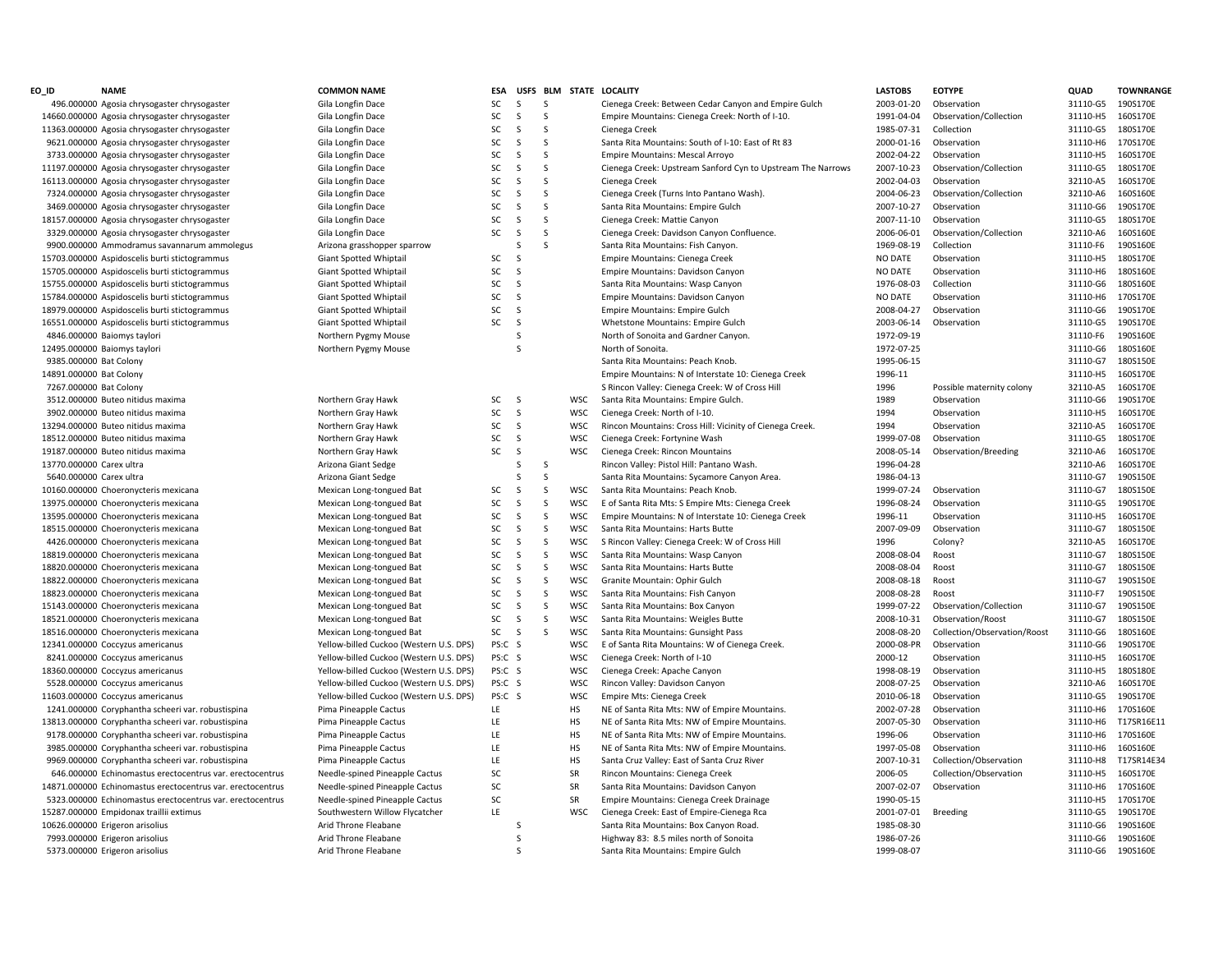| 10776.000000 Eriogonum capillare                     | San Carlos Wild-buckwheat    | SC  |   |   | SR         | Empire        |
|------------------------------------------------------|------------------------------|-----|---|---|------------|---------------|
| 5728.000000 Eriogonum capillare                      | San Carlos Wild-buckwheat    | SC  |   |   | SR         | <b>Empire</b> |
| 13542.000000 Gila intermedia                         | Gila Chub                    | LE  |   |   | <b>WSC</b> | Rincor        |
| 16111.000000 Gila intermedia                         | Gila Chub                    | LE  |   |   | <b>WSC</b> | Cieneg        |
| 13568.000000 Gila intermedia                         | Gila Chub                    | LE  |   |   | <b>WSC</b> | Empire        |
| 8588.000000 Gopherus agassizii (Sonoran Population)  | Sonoran Desert Tortoise      | c   | S |   | <b>WSC</b> | <b>Empire</b> |
| 19794.000000 Gopherus agassizii (Sonoran Population) | Sonoran Desert Tortoise      | C   | S |   | <b>WSC</b> | $I-10: E$     |
| 934.000000 Graptopetalum bartramii                   | Bartram Stonecrop            | SC  | S | S | SR         | Santa I       |
| 10576.000000 Heloderma suspectum suspectum           | Reticulate Gila Monster      |     | S |   |            | <b>Empire</b> |
| 3643.000000 Heterotheca rutteri                      | Huachuca Golden Aster        | SC  | S | S |            | East of       |
| 3538.000000 Hexalectris revoluta                     | Chisos Coral-root            |     | S |   |            | Santa I       |
| 14241.000000 Lasiurus blossevillii                   | Western Red Bat              |     | S |   | <b>WSC</b> | Empire        |
| 12532.000000 Leptonycteris curasoae yerbabuenae      | Lesser Long-nosed Bat        | LE  |   |   | <b>WSC</b> | Santa I       |
| 15271.000000 Leptonycteris curasoae yerbabuenae      | Lesser Long-nosed Bat        | LE  |   |   | <b>WSC</b> | Santa I       |
| 18825.000000 Leptonycteris curasoae yerbabuenae      | Lesser Long-nosed Bat        | LE  |   |   | <b>WSC</b> | Santa I       |
| 6578.000000 Lilaeopsis schaffneriana var. recurva    | Huachuca Water-umbel         | LE  |   |   | HS         | Rincor        |
| 10823.000000 Lilaeopsis schaffneriana var. recurva   | Huachuca Water-umbel         | LE  |   |   | HS         | Spring        |
| 2122.000000 Lithobates chiricahuensis                | Chiricahua Leopard Frog      | LT  |   |   | <b>WSC</b> | Santa I       |
| 10121.000000 Lithobates chiricahuensis               | Chiricahua Leopard Frog      | LT  |   |   | <b>WSC</b> | Musta         |
| 12591.000000 Lithobates chiricahuensis               | Chiricahua Leopard Frog      | LT  |   |   | <b>WSC</b> | Musta         |
| 11257.000000 Lithobates chiricahuensis               | Chiricahua Leopard Frog      | LT. |   |   | <b>WSC</b> | Santa I       |
| 301.000000 Lithobates chiricahuensis                 |                              | LT  |   |   | <b>WSC</b> | Musta         |
|                                                      | Chiricahua Leopard Frog      |     |   |   |            |               |
| 1029.000000 Lithobates chiricahuensis                | Chiricahua Leopard Frog      | LT  |   |   | <b>WSC</b> | Santa I       |
| 19085.000000 Lithobates chiricahuensis               | Chiricahua Leopard Frog      | LT  |   |   | <b>WSC</b> | Santa I       |
| 19088.000000 Lithobates chiricahuensis               | Chiricahua Leopard Frog      | LT  |   |   | <b>WSC</b> | Santa I       |
| 19086.000000 Lithobates chiricahuensis               | Chiricahua Leopard Frog      | LT  |   |   | <b>WSC</b> | Santa I       |
| 19038.000000 Lithobates chiricahuensis               | Chiricahua Leopard Frog      | LT  |   |   | <b>WSC</b> | Santa I       |
| 19061.000000 Lithobates chiricahuensis               | Chiricahua Leopard Frog      | LT  |   |   | <b>WSC</b> | Santa I       |
| 19074.000000 Lithobates chiricahuensis               | Chiricahua Leopard Frog      | LT  |   |   | <b>WSC</b> | Santa I       |
| 4790.000000 Muhlenbergia dubioides                   | Box Canyon Muhly             |     | S |   |            | Santa I       |
| 3159.000000 Muhlenbergia xerophila                   | <b>Weeping Muhly</b>         |     | S |   |            | Santa I       |
| 6756.000000 Pectis imberbis                          | Beardless Chinch Weed        | SC  | S |   |            | Santa I       |
| 16679.000000 Physalis latiphysa                      | Broad-leaf Ground-cherry     |     | S |   |            | Mesca         |
| 10549.000000 Poeciliopsis occidentalis occidentalis  | Gila Topminnow               | LE  |   |   | <b>WSC</b> | Cieneg        |
| 11768.000000 Poeciliopsis occidentalis occidentalis  | Gila Topminnow               | LE  |   |   | <b>WSC</b> | Santa I       |
| 1827.000000 Poeciliopsis occidentalis occidentalis   | Gila Topminnow               | LE  |   |   | <b>WSC</b> | Westsi        |
| 4567.000000 Poeciliopsis occidentalis occidentalis   | Gila Topminnow               | LE  |   |   | <b>WSC</b> | W of V        |
| 1496.000000 Poeciliopsis occidentalis occidentalis   | Gila Topminnow               | LE  |   |   | <b>WSC</b> | Rincon        |
| 11835.000000 Poeciliopsis occidentalis occidentalis  | Gila Topminnow               | LE  |   |   | <b>WSC</b> | Cieneg        |
| 4150.000000 Poeciliopsis occidentalis occidentalis   | Gila Topminnow               | LE  |   |   | <b>WSC</b> | Cieneg        |
| 1949.000000 Rana yavapaiensis                        | Lowland Leopard Frog         | SC  | S | S | <b>WSC</b> | Cieneg        |
| 4724.000000 Rana yavapaiensis                        | Lowland Leopard Frog         | SC  | S | S | <b>WSC</b> | Rincor        |
| 2112.000000 Rana yavapaiensis                        | Lowland Leopard Frog         | SC  | S | S | <b>WSC</b> | Santa         |
| 14790.000000 Rana yavapaiensis                       | Lowland Leopard Frog         | SC  | S | S | <b>WSC</b> | Santa I       |
| 9415.000000 Rana yavapaiensis                        | Lowland Leopard Frog         | SC  | S | S | <b>WSC</b> | <b>Empire</b> |
| 19221.000000 Rana yavapaiensis                       | Lowland Leopard Frog         | SC  | S | S | <b>WSC</b> | Santa I       |
| 14235.000000 Rana yavapaiensis                       | Lowland Leopard Frog         | SC  | S | S | <b>WSC</b> | Cieneg        |
| 1324.000000 Reithrodontomys fulvescens               | <b>Fulvous Harvest Mouse</b> |     | S |   |            | NE Gre        |
| 6706.000000 Reithrodontomys fulvescens               | <b>Fulvous Harvest Mouse</b> |     | S |   |            | North         |
| 2130.000000 Reithrodontomys montanus                 | Plains Harvest Mouse         |     | S |   |            | Ene Gr        |
| 9512.000000 Sceloporus slevini                       | Slevin's Bunchgrass Lizard   |     | S | S |            | Santa I       |
| 3132.000000 Sceloporus slevini                       | Slevin's Bunchgrass Lizard   |     | S | S |            | Musta         |
| 16554.000000 Sceloporus slevini                      | Slevin's Bunchgrass Lizard   |     | S | S |            | Whets         |
| 6997.000000 Senticolis triaspis intermedia           | Northern Green Ratsnake      |     | S |   |            | Empire        |
| 6197.000000 Senticolis triaspis intermedia           | Northern Green Ratsnake      |     | S |   |            | About         |
| 5825.000000 Senticolis triaspis intermedia           | Northern Green Ratsnake      |     | S |   |            | Santa I       |
| 9541.000000 Sigmodon ochrognathus                    | Yellow-nosed Cotton Rat      | SC  | S |   |            | Santa I       |
| 7016.000000 Sigmodon ochrognathus                    | Yellow-nosed Cotton Rat      | SC  | S |   |            | Santa I       |
| 4224.000000 Sigmodon ochrognathus                    | Yellow-nosed Cotton Rat      | SC  | S |   |            | Santa I       |
| 5636.000000 Sigmodon ochrognathus                    | Yellow-nosed Cotton Rat      | SC  | S |   |            | Santa I       |
|                                                      |                              |     |   |   |            |               |

| San Carlos Wild-buckwheat                          |
|----------------------------------------------------|
| San Carlos Wild-buckwheat                          |
| Gila Chub                                          |
| Gila Chub                                          |
| Gila Chub                                          |
| Sonoran Desert Tortoise                            |
| Sonoran Desert Tortoise                            |
| <b>Bartram Stonecrop</b>                           |
| Reticulate Gila Monster                            |
| Huachuca Golden Aster                              |
| Chisos Coral-root                                  |
| Western Red Bat                                    |
| Lesser Long-nosed Bat                              |
| Lesser Long-nosed Bat                              |
| Lesser Long-nosed Bat                              |
| Huachuca Water-umbel                               |
| Huachuca Water-umbel                               |
| Chiricahua Leopard Frog                            |
| Chiricahua Leopard Frog                            |
| Chiricahua Leopard Frog                            |
| Chiricahua Leopard Frog                            |
| Chiricahua Leopard Frog                            |
| Chiricahua Leopard Frog                            |
| Chiricahua Leopard Frog                            |
| Chiricahua Leopard Frog                            |
| Chiricahua Leopard Frog                            |
| Chiricahua Leopard Frog                            |
| Chiricahua Leopard Frog                            |
| Chiricahua Leopard Frog                            |
| <b>Box Canyon Muhly</b>                            |
| <b>Weeping Muhly</b>                               |
| <b>Beardless Chinch Weed</b>                       |
| Broad-leaf Ground-cherry                           |
| Gila Topminnow                                     |
| Gila Topminnow                                     |
| Gila Topminnow                                     |
| Gila Topminnow                                     |
| Gila Topminnow                                     |
| Gila Topminnow                                     |
| Gila Topminnow                                     |
| Lowland Leopard Frog                               |
| <b>Lowland Leopard Frog</b>                        |
| Lowland Leopard Frog                               |
| Lowland Leopard Frog                               |
| Lowland Leopard Frog                               |
| <b>Lowland Leopard Frog</b>                        |
|                                                    |
| Lowland Leopard Frog                               |
|                                                    |
| <b>Fulvous Harvest Mouse</b>                       |
| <b>Fulvous Harvest Mouse</b>                       |
| Plains Harvest Mouse                               |
| Slevin's Bunchgrass Lizard                         |
| Slevin's Bunchgrass Lizard                         |
| Slevin's Bunchgrass Lizard                         |
| Northern Green Ratsnake                            |
| Northern Green Ratsnake                            |
| Northern Green Ratsnake                            |
| Yellow-nosed Cotton Rat                            |
| Yellow-nosed Cotton Rat                            |
| Yellow-nosed Cotton Rat<br>Yellow-nosed Cotton Rat |

| 10776.000000 Eriogonum capillare                     | San Carlos Wild-buckwheat    | sc           |    |              |              | SR         | Empire Mountains: Cienega Creek                            | 1992-10-25 |                         | 31110-H5 | 170S170E |
|------------------------------------------------------|------------------------------|--------------|----|--------------|--------------|------------|------------------------------------------------------------|------------|-------------------------|----------|----------|
| 5728.000000 Eriogonum capillare                      | San Carlos Wild-buckwheat    | SC           |    |              |              | SR         | Empire Mountains: Cienega Creek.                           | 1993-10-07 |                         | 31110-H5 | 170S180E |
| 13542.000000 Gila intermedia                         | Gila Chub                    | LE           |    |              |              | <b>WSC</b> | Rincon Valley: Pantano Wash                                | 2010-10-27 | Collection/Observation  | 32110-A6 | 160S170E |
| 16111.000000 Gila intermedia                         | Gila Chub                    | LE           |    |              |              | <b>WSC</b> | Cienega Creek                                              | 2002-04-03 | Observation             | 32110-A5 | 160S170E |
| 13568.000000 Gila intermedia                         | Gila Chub                    | LE           |    |              |              | <b>WSC</b> | Empire Mountains: Cienega Creek                            | 2004-10-15 | Collection/Observation  | 31110-G5 | 180S170E |
| 8588.000000 Gopherus agassizii (Sonoran Population)  | Sonoran Desert Tortoise      | C            |    | S            |              | <b>WSC</b> | Empire Mountains: I-10: West of Cienega Creek.             | 1992-07-28 |                         | 31110-H5 | 170S170E |
| 19794.000000 Gopherus agassizii (Sonoran Population) | Sonoran Desert Tortoise      | $\mathsf{C}$ |    | <sub>S</sub> |              | <b>WSC</b> | I-10: East of Davidson Canyon.                             | 2007-04-04 | Observation             | 31110-H6 |          |
| 934.000000 Graptopetalum bartramii                   | <b>Bartram Stonecrop</b>     | SC           |    | <sub>S</sub> | S            | SR         | Santa Rita Mountains: Sycamore Canyon                      | 1988-06-23 |                         | 31110-G7 | 190S150E |
| L0576.000000 Heloderma suspectum suspectum           | Reticulate Gila Monster      |              |    | S            |              |            | Empire Mts: Davison Canyon.                                | 1982-05-09 |                         | 31110-H6 | 180S160E |
| 3643.000000 Heterotheca rutteri                      | Huachuca Golden Aster        | SC           |    | S            | S            |            | East of Santa Rita Mountains: South of Empire Gulch        | 1997-10-30 | Collection              | 31110-G6 | 190S160E |
| 3538.000000 Hexalectris revoluta                     | Chisos Coral-root            |              |    | <sub>S</sub> |              |            | Santa Rita Mountains: N of Empire Gulch: McCleary Canyon   | 2003-05-18 | Collection/Observation  | 31110-G6 | 180S160E |
| 14241.000000 Lasiurus blossevillii                   | Western Red Bat              |              |    | $\varsigma$  |              | <b>WSC</b> | Empire Gulch: East of Highway 83.                          | 1989-08-30 | Collection              | 31110-G6 | 190S170E |
| 12532.000000 Leptonycteris curasoae yerbabuenae      | Lesser Long-nosed Bat        | LE           |    |              |              | <b>WSC</b> | Santa Rita Mountains: Empire Gulch                         | 1997-08-31 | Netting                 | 31110-G6 | 190S170E |
| 15271.000000 Leptonycteris curasoae yerbabuenae      | Lesser Long-nosed Bat        | LE           |    |              |              | <b>WSC</b> | Santa Rita Mountains: 2 Mi E Helvetia.                     | 1976-05-28 | Collection              | 31110-G6 | 180S160E |
| 18825.000000 Leptonycteris curasoae yerbabuenae      | Lesser Long-nosed Bat        | LE           |    |              |              | <b>WSC</b> | Santa Rita Mountains: Mulberry Canyon                      | 2008-10-08 | Roost/Netting           | 31110-G6 | 180S160E |
| 6578.000000 Lilaeopsis schaffneriana var. recurva    | Huachuca Water-umbel         | LE           |    |              |              | HS         | Rincon Mountains: Cienega Creek                            | 2001-SP    | Observation             | 32110-A5 | 160S170E |
| 10823.000000 Lilaeopsis schaffneriana var. recurva   | Huachuca Water-umbel         | LE           |    |              |              | <b>HS</b>  | Spring Water Canyon: Empire Gulch.                         | 2006-01-09 | Observation/Collection  | 31110-G5 | 190S170E |
| 2122.000000 Lithobates chiricahuensis                | Chiricahua Leopard Frog      | LT           |    |              |              | <b>WSC</b> | Santa Rita Mountains: Fish Canyon                          | 1998-10-16 | Observation             | 31110-F7 | 190S150E |
| 10121.000000 Lithobates chiricahuensis               | Chiricahua Leopard Frog      | LT           |    |              |              | <b>WSC</b> | Mustang Mountains: NW of Mustang Mountains: Cienega Creek. | 1986-07-19 | Observation             | 31110-G5 | 180S170E |
|                                                      |                              | LT           |    |              |              | <b>WSC</b> |                                                            | 2003-06-27 |                         | 31110-G5 | 190S170E |
| 12591.000000 Lithobates chiricahuensis               | Chiricahua Leopard Frog      | <b>LT</b>    |    |              |              |            | Mustang Mountains: Cienega Creek                           |            | Observation             |          | 190S170E |
| 11257.000000 Lithobates chiricahuensis               | Chiricahua Leopard Frog      |              |    |              |              | <b>WSC</b> | Santa Rita Mtns: Empire Ranch Vicinity                     | 2010-11-10 | Observation/Collection  | 31110-G6 |          |
| 301.000000 Lithobates chiricahuensis                 | Chiricahua Leopard Frog      | LT           |    |              |              | <b>WSC</b> | Mustang Mountains: NW of Mustang Mountains: Cienega Creek. | 2010-09-10 | Collection/Observation  | 31110-G5 | 190S170E |
| 1029.000000 Lithobates chiricahuensis                | Chiricahua Leopard Frog      | LT           |    |              |              | <b>WSC</b> | Santa Rita Mountains: Box Canyon.                          | 2008-08-18 | Observation/Collection  | 31110-G7 | 190S150E |
| 19085.000000 Lithobates chiricahuensis               | Chiricahua Leopard Frog      | LT           |    |              |              | <b>WSC</b> | Santa Rita Mountains: Wasp Canyon                          | 2008-09-05 |                         | 31110-G7 | 180S160E |
| 19088.000000 Lithobates chiricahuensis               | Chiricahua Leopard Frog      | LT           |    |              |              | <b>WSC</b> | Santa Rita Mountains: Empire Mountains                     | 2008-09-12 | Observation             | 31110-G6 | 180S160E |
| 19086.000000 Lithobates chiricahuensis               | Chiricahua Leopard Frog      | LT           |    |              |              | <b>WSC</b> | Santa Rita Mountains: Empire Gulch                         | 2008-08-11 | Observation             | 31110-G6 | 190S160E |
| 19038.000000 Lithobates chiricahuensis               | Chiricahua Leopard Frog      | LT           |    |              |              | <b>WSC</b> | Santa Rita Mountains: Lousiana Gulch                       | 2011-07-08 | Observation             | 31110-F6 | 190S160E |
| 19061.000000 Lithobates chiricahuensis               | Chiricahua Leopard Frog      | LT           |    |              |              | <b>WSC</b> | Santa Rita Mountains: Los Posos Gulch                      | 2008-10-21 | Observation             | 31110-G6 | 190S160E |
| 19074.000000 Lithobates chiricahuensis               | Chiricahua Leopard Frog      | LT           |    |              |              | <b>WSC</b> | Santa Rita Mountains: Gardner Canyon                       | 2011-07-08 | Observation             | 31110-G7 | 190S150E |
| 4790.000000 Muhlenbergia dubioides                   | <b>Box Canyon Muhly</b>      |              | -S |              |              |            | Santa Rita Mountains: Box Canyon.                          | 1986-09-14 |                         | 31110-G7 | 190S150E |
| 3159.000000 Muhlenbergia xerophila                   | <b>Weeping Muhly</b>         |              |    |              |              |            | Santa Rita Mountains: Box Canyon.                          | 1990-10-23 |                         | 31110-G7 | 190S150E |
| 6756.000000 Pectis imberbis                          | Beardless Chinch Weed        | SC           |    | <sub>S</sub> |              |            | Santa Rita Mountains: Box Canyon                           | 1981-09-23 | Observation             | 31110-G7 | 190S150E |
| 16679.000000 Physalis latiphysa                      | Broad-leaf Ground-cherry     |              |    |              |              |            | Mescal Arroyo: Cienega Creek                               | 2001-09-09 | Collection              | 31110-H5 | 170S170E |
| 10549.000000 Poeciliopsis occidentalis occidentalis  | Gila Topminnow               | LE           |    |              |              | <b>WSC</b> | Cienega Creek: Near Confluence With North Canyon.          | 1985-07-31 | Observation             | 31110-G5 | 180S170E |
| 11768.000000 Poeciliopsis occidentalis occidentalis  | Gila Topminnow               | LE           |    |              |              | <b>WSC</b> | Santa Rita Mountains: Empire Gulch                         | 2008-11-03 | Observation             | 31110-G6 | 190S170E |
| 1827.000000 Poeciliopsis occidentalis occidentalis   | Gila Topminnow               | LE           |    |              |              | <b>WSC</b> | Westside Whetstone Mountains: Cienega Creek.               | 2008-05-01 | Collection/Observation  | 31110-G5 | 190S170E |
| 4567.000000 Poeciliopsis occidentalis occidentalis   | Gila Topminnow               | LE           |    |              |              | <b>WSC</b> | W of Whetstone Mts: Cienega Creek                          | 2007-11-10 | Observation             | 31110-G5 | 180S170E |
| 1496.000000 Poeciliopsis occidentalis occidentalis   | Gila Topminnow               | LE           |    |              |              | <b>WSC</b> | Rincon Valley: Pantano Wash                                | 2005-06-23 | Observation/Collection  | 32110-A6 | 160S170E |
| 11835.000000 Poeciliopsis occidentalis occidentalis  | Gila Topminnow               | LE           |    |              |              | <b>WSC</b> | Cienega Creek: New Wood Canyon                             | 2007-10-23 | Observation             | 31110-G5 | 180S170E |
| 4150.000000 Poeciliopsis occidentalis occidentalis   | Gila Topminnow               | LE           |    |              |              | <b>WSC</b> | Cienega Creek: SE of Cienega Ranch.                        | 1997-FA    | Observation             | 31110-G5 | 190S170E |
| 1949.000000 Rana yavapaiensis                        | Lowland Leopard Frog         | SC           |    | S            | S            | <b>WSC</b> | Cienega Creek: North of Cienega Ranch.                     | 1990-06-30 |                         | 31110-G5 | 180S170E |
| 4724.000000 Rana yavapaiensis                        | Lowland Leopard Frog         | SC           |    | <sub>S</sub> | S            | <b>WSC</b> | Rincon Valley: Vicinity of Pantano Wash                    | 2006-09-01 | Collection/Observation  | 32110-A6 | 160S160E |
| 2112.000000 Rana yavapaiensis                        | Lowland Leopard Frog         | SC           |    | <sub>S</sub> | S            | <b>WSC</b> | Santa Cruz River Drainage: Cienega Creek                   | 1991-03-28 | Collection/Observation  | 31110-G5 |          |
| 14790.000000 Rana yavapaiensis                       | Lowland Leopard Frog         | SC           |    | S            | <sub>S</sub> | <b>WSC</b> | Santa Rita Mountains: Box Canyon.                          | 1979 --    | Observation             | 31110-G7 | 190S150E |
| 9415.000000 Rana yavapaiensis                        | Lowland Leopard Frog         | SC           |    | <sub>S</sub> | <sub>S</sub> | <b>WSC</b> | Empire Mountains: Cienega Creek.                           | 2007-09-03 | Observation/Collection  | 31110-H5 | 160S170E |
| 19221.000000 Rana yavapaiensis                       | Lowland Leopard Frog         | SC           |    | <sub>S</sub> | S            | <b>WSC</b> | Santa Rita Mountains: Cienega Creek                        | 2000-03-19 | Observation             | 31110-H6 | 170S170E |
| 14235.000000 Rana yavapaiensis                       | Lowland Leopard Frog         | SC           |    | <sub>S</sub> | <sub>S</sub> | <b>WSC</b> | Cienega Creek: Vicinity of Fresno Canyon.                  | 2007-10-23 | Observation/ Collection | 31110-H5 | 180S180E |
| 1324.000000 Reithrodontomys fulvescens               | <b>Fulvous Harvest Mouse</b> |              |    | $\varsigma$  |              |            | NE Greaterville.                                           | 1980-PRE   |                         | 31110-G6 | 190S160E |
| 6706.000000 Reithrodontomys fulvescens               | <b>Fulvous Harvest Mouse</b> |              |    | $\varsigma$  |              |            | North of Sonoita.                                          | 1972-09-13 | Collection              | 31110-G6 | 180S160E |
| 2130.000000 Reithrodontomys montanus                 | Plains Harvest Mouse         |              |    | $\varsigma$  |              |            | Ene Greaterville.                                          | NO DATE    |                         | 31110-G6 | 190S160E |
| 9512.000000 Sceloporus slevini                       | Slevin's Bunchgrass Lizard   |              |    | <sub>S</sub> | S            |            | Santa Rita Mts: Vicinity of Empire Ranch                   | 2008-04-27 | observation             | 31110-G6 | 190S170E |
| 3132.000000 Sceloporus slevini                       | Slevin's Bunchgrass Lizard   |              |    | S            | S            |            | <b>Mustang Mountains</b>                                   | 1967-05-19 | Collection              | 31110-G5 | 180S170E |
| 16554.000000 Sceloporus slevini                      | Slevin's Bunchgrass Lizard   |              |    | S            | S            |            | Whetstone Mountains: Cienega Creek                         | 2003-08-26 | Observation             | 31110-G5 | 190S170E |
| 6997.000000 Senticolis triaspis intermedia           | Northern Green Ratsnake      |              |    | -S           |              |            | Empire Mountains: Total Wreck Ridge.                       | 1976-FA    |                         | 31110-H5 | 180S170E |
| 6197.000000 Senticolis triaspis intermedia           | Northern Green Ratsnake      |              |    | <sub>S</sub> |              |            | About 7 Mi South of Interstate 10: on Hwy 83.              | 1980-06-05 |                         | 31110-H6 | 170S160E |
| 5825.000000 Senticolis triaspis intermedia           | Northern Green Ratsnake      |              |    | <sub>S</sub> |              |            | Santa Rita Mountains.                                      | 1982-03-27 |                         | 31110-G7 | 190S150E |
| 9541.000000 Sigmodon ochrognathus                    | Yellow-nosed Cotton Rat      | SC           |    | <sub>S</sub> |              |            | Santa Rita Mountains: Gardner Canyon.                      | 1980-PRE   | Collection              | 31110-F6 | 200S160E |
|                                                      | Yellow-nosed Cotton Rat      | SC           |    | <sub>S</sub> |              |            |                                                            |            | Collection              |          | 190S160E |
| 7016.000000 Sigmodon ochrognathus                    |                              | SC           |    |              |              |            | Santa Rita Mts: Empire Gulch: Thurber Ranch.               | 1980-PRE   |                         | 31110-G6 | 180S150E |
| 4224.000000 Sigmodon ochrognathus                    | Yellow-nosed Cotton Rat      |              |    | <sub>S</sub> |              |            | Santa Rita Mountains: SE Helvetia.                         | 1976       | Collection              | 31110-G7 |          |
| 5636.000000 Sigmodon ochrognathus                    | Yellow-nosed Cotton Rat      | <b>SC</b>    | -S |              |              |            | Santa Rita Mts: East of Helvetia: Scholefield Canvon.      | 197-       | Collection              | 31110-G6 | 180S160E |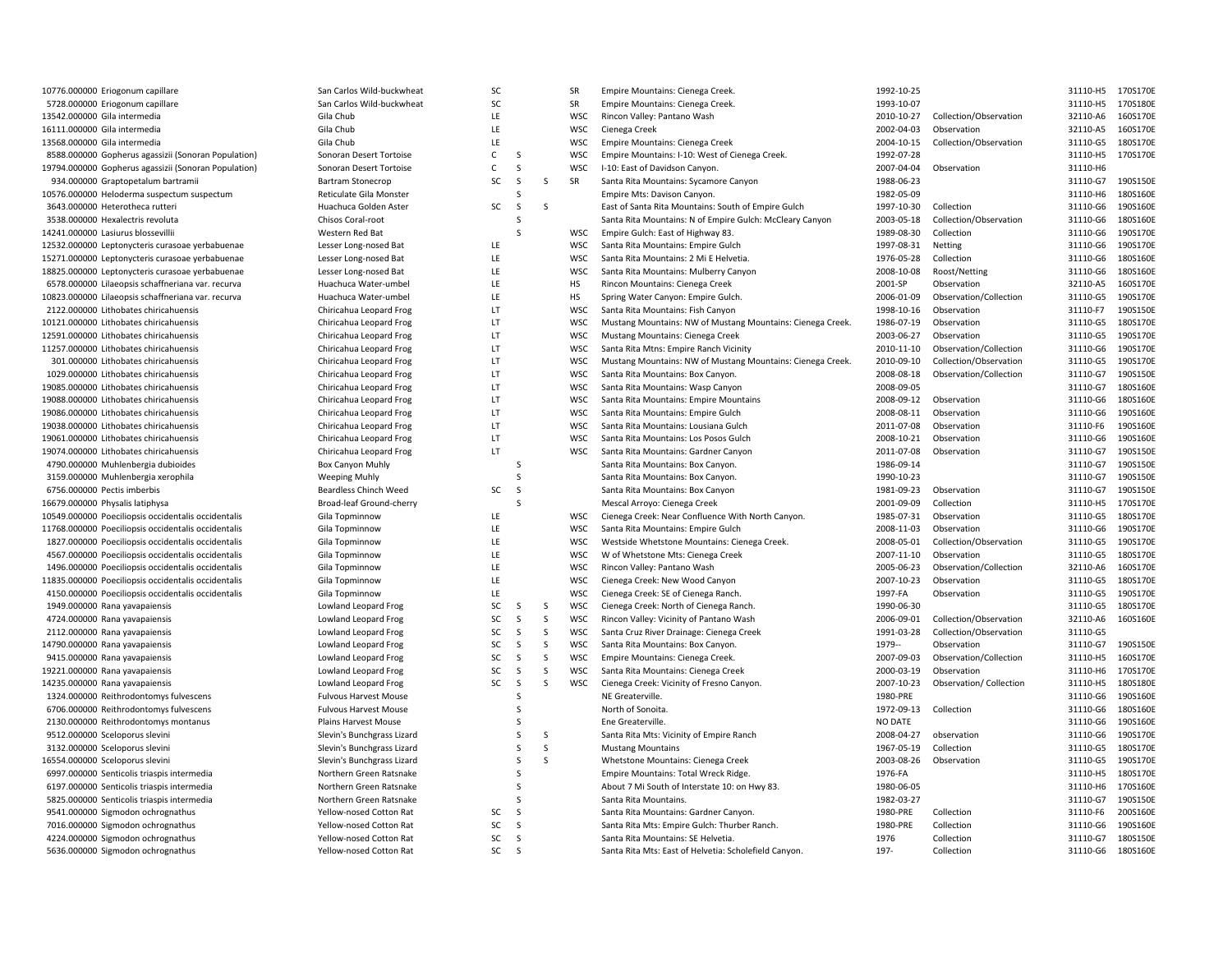| 18267.000000 Sonorella rosemontensis   | Rosemont Talussnail          |  |     | Santa Rita Mountains: Harts Butte         | 1975-10-11 Collection |                                   | 31110-G7          | 180S150E |
|----------------------------------------|------------------------------|--|-----|-------------------------------------------|-----------------------|-----------------------------------|-------------------|----------|
| 10081.000000 Thamnophis eques megalops | Northern Mexican Gartersnake |  | wsc | C Empire Mountains: Cienega Creek.        |                       | 2010-10-02 Observation            | 31110-G5 190S170E |          |
| 17072.000000 Thamnophis eques megalops | Northern Mexican Gartersnake |  |     | WSC Empire Mountains: Davidson Canyon     |                       | 2001-05-30 Observation/Collection | 32110-A5 160S170E |          |
| 18973.000000 Thamnophis eques megalops | Northern Mexican Gartersnake |  |     | WSC Empire Mountains: Whetstone Mountains |                       | 2008-04-19 Collection (held live) | 31110-H5 180S180E |          |
| 12510.000000 Tragia laciniata          | Sonoran Noseburn             |  |     | Santa Rita Mountains: Scholefield Canyon  | 1986-08-30 Collection |                                   | 31110-G6 180S160E |          |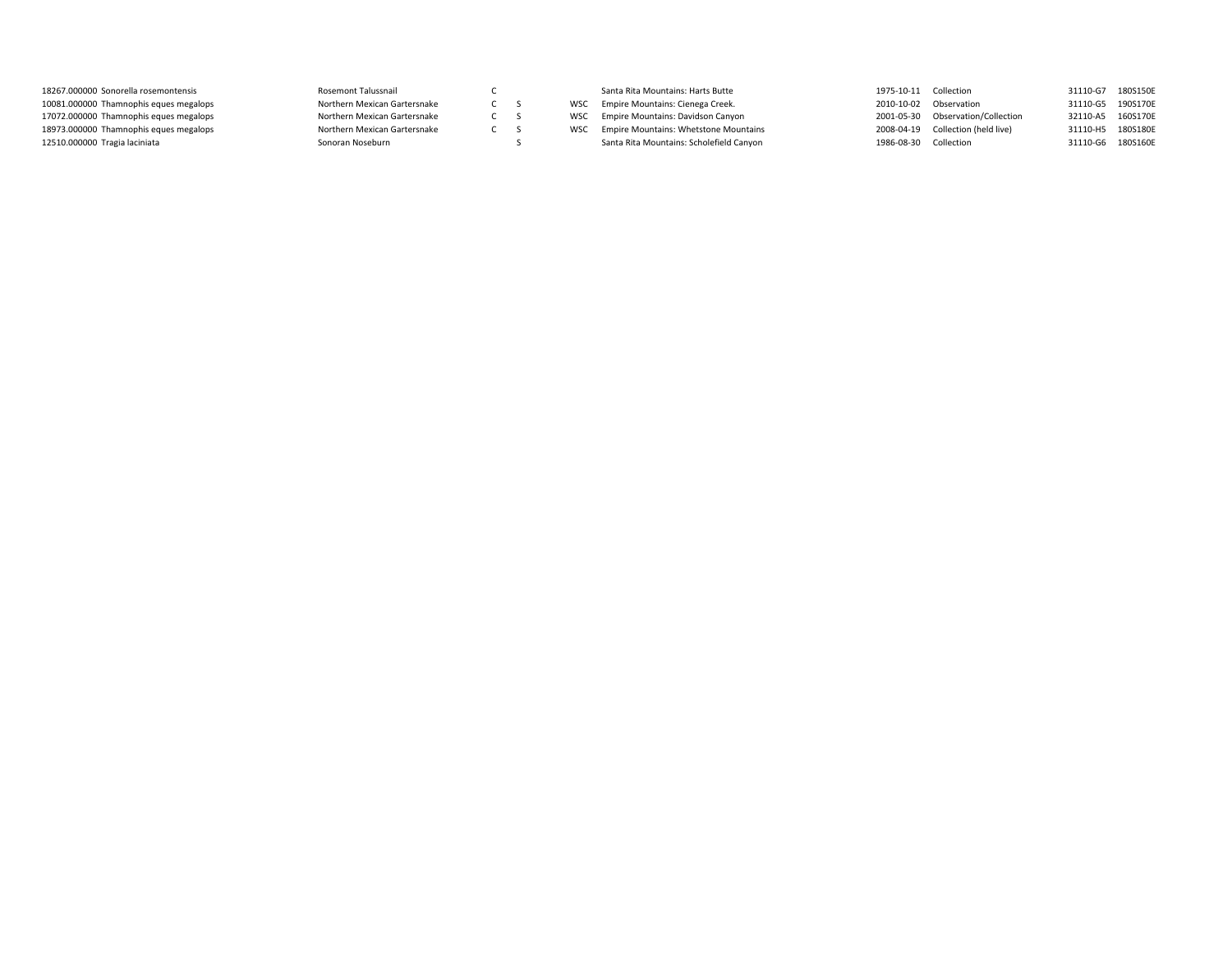

Tucson Office 343 West Franklin Street Tucson, Arizona 85701 Tel 520.325.9194 Fax 520.325.2033 www.swca.com

2168

February 7, 2013

Letter to File

## **RE: REFERENCE FROM ENVIRONMENTAL IMPACT STATEMENT ARIZONA GAME AND FISH DEPARTMENT 2012**

On August 7, 2012 I emailed Sabra Tonn, the Arizona Game and Fish Department Heritage Database Management System Program Supervisor requesting an updated list of special status species that have been documented as occurring within the biological resources analysis area for the proposed Rosemont Copper Project. On August 14, 2012, she responded with an email that included the attached excel spreadsheet containing the requested information.

Respectfully,

Augela W. D. Baroley

Angela M.D. Barclay, M.S. Senior Natural Resource Specialist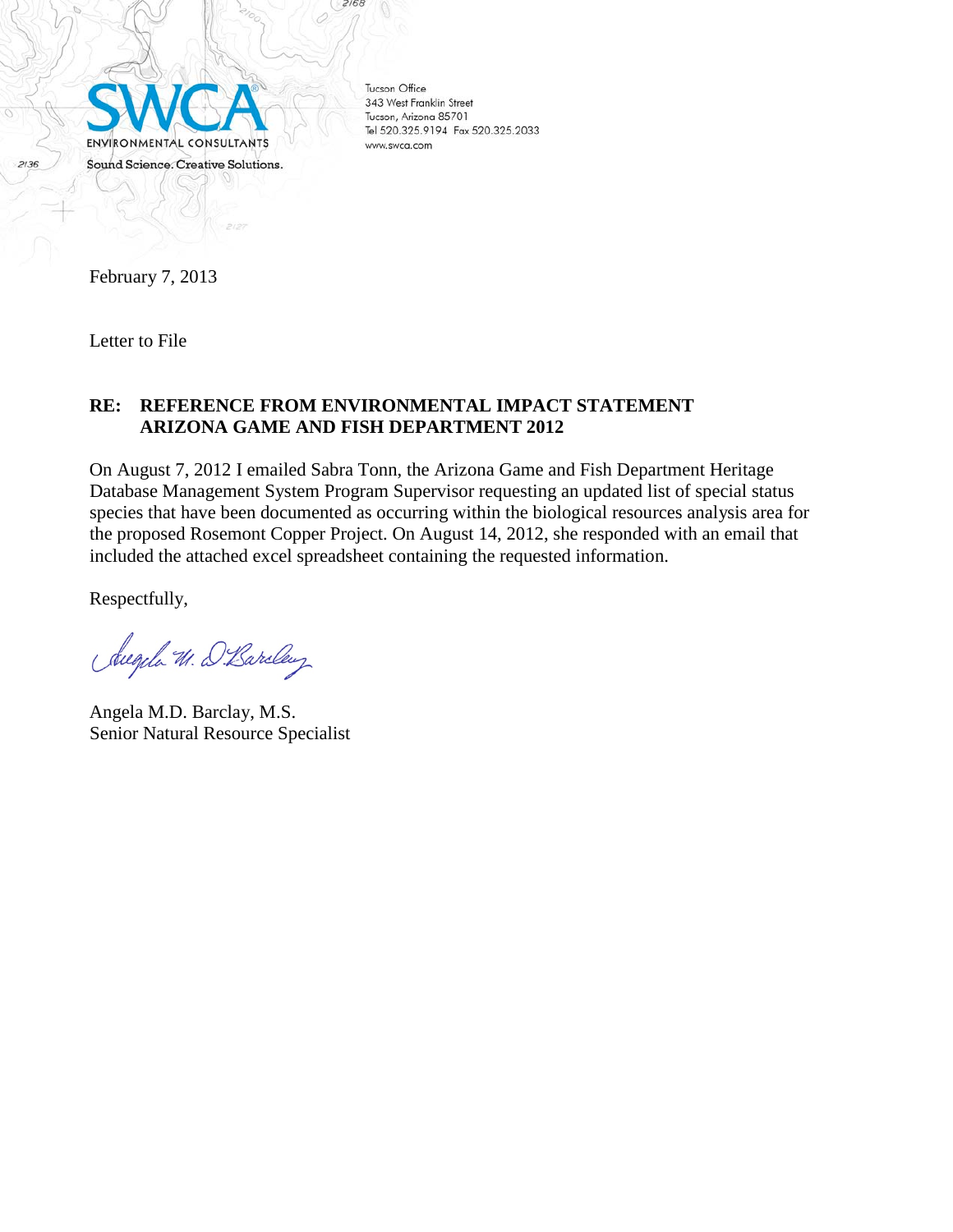## **Victoria Boyne**

**Subject:** FW: AGFD species<br> **Attachments:** Tosemont 2012.xls rosemont 2012.xlsx

From: Sabra Tonn [mailto:STonn@azgfd.gov] **Sent:** Tuesday, August 14, 2012 4:56 PM **To:** Angela Barclay **Subject:** RE: HDMS request

Angela,

Let me know if you need something different.

Thanks,

Sabra

**From:** Angela Barclay [mailto:abarclay@swca.com] **Sent:** Sunday, August 12, 2012 11:43 AM **To:** Sabra Tonn **Subject:** RE: HDMS request

Hello Sabra,

The shape files are attached.

Thanks!

Angela  $\wedge$ ..^  $\wedge$ ..^

From: Sabra Tonn [mailto: STonn@azgfd.gov] **Sent:** Friday, August 10, 2012 9:30 AM **To:** Angela Barclay **Subject:** RE: HDMS request

I will need a shape file. I don't use a systems that can bring in a kmz. If you get this to me by Monday, I can get it back to you by Wednesday.

Thanks,

Sabra

Sent from my iPad

-----Original Message----- From: Angela Barclay [abarclay @swca.com] **Sent:** Tuesday, August 07, 2012 02:30 PM US Mountain Standard Time